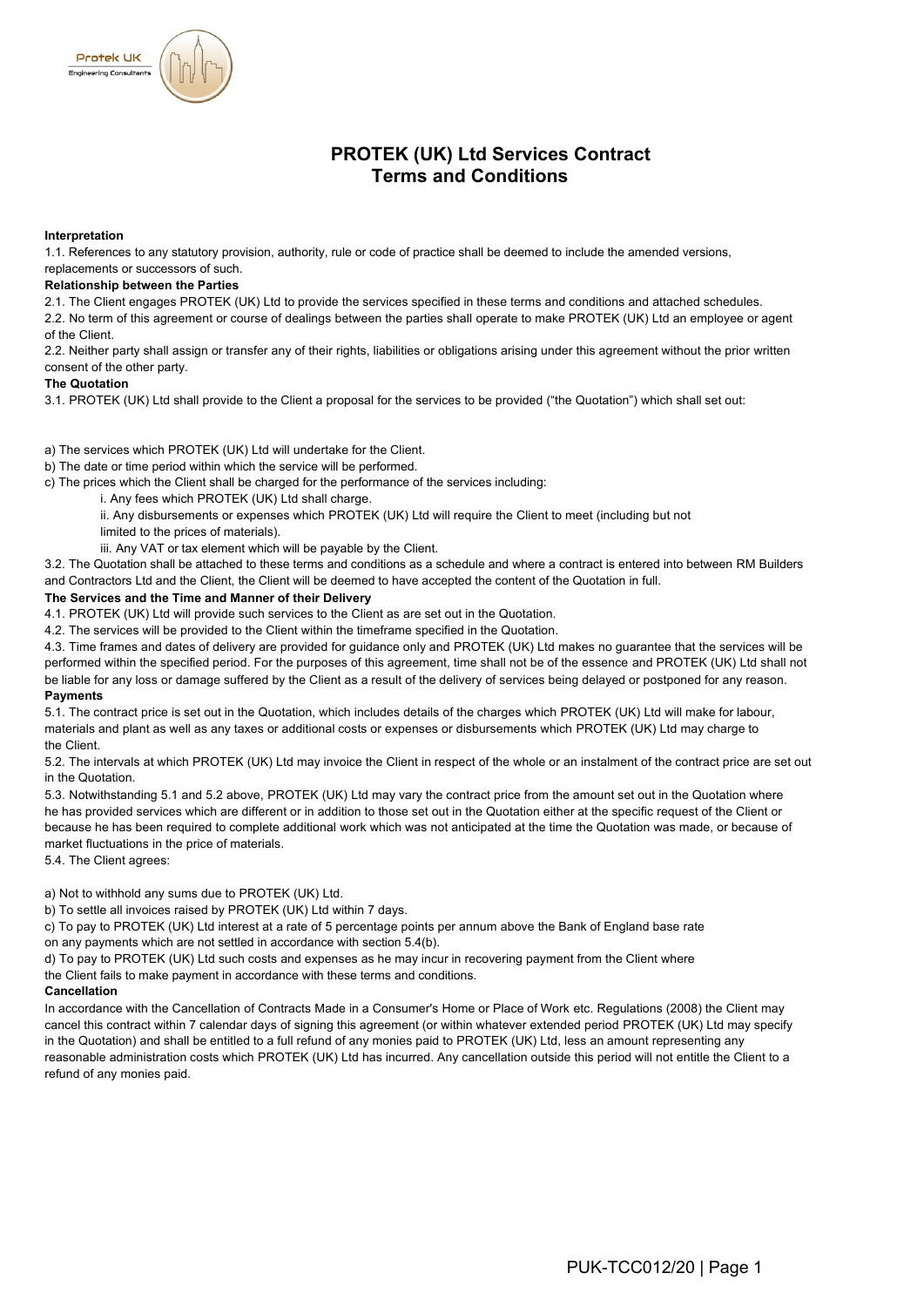

# **PROTEK (UK) Ltd Services Contract Terms and Conditions**

### **Client's Obligations**

7.1. The Client shall be responsible for the correctness of all measurements for products or materials which he gives to PROTEK (UK) Ltd. Where these measurements are not correct and accordingly materials or products which are ordered or provided by PROTEK (UK) Ltd are the wrong size, the Client shall bear the expense of rectifying this.

7.2. The Client shall co-operate with PROTEK (UK) Ltd as may be necessary to facilitate this agreement, including but not limited to:

a) Permitting PROTEK (UK) Ltd access to the property or location in which the services are to be supplied ("the Site") and assuring that such access is appropriate and adequate.

b) Where the Site is indoors, ensuring that there is adequate ventilation.

c) Providing for PROTEK (UK) Ltd such facilities as may be necessary in order to allow him to complete the services.

d) Following PROTEK (UK) Ltd reasonable Instructions relating to safety and the state of work which has recently been

completed by PROTEK (UK) Ltd or is in the process of being completed or to the state of the Site in general, including directions and restrictions on appropriate usage, care and maintenance.

7.3. Unless the Quotation specifies otherwise, the Client will be responsible for any cleaning and redecorating which is necessary to the Site after PROTEK (UK) Ltd has completed the agreed services (with the exception of the removal of waste materials or building rubble, which shall be the responsibility of PROTEK (UK) Ltd as set out in 8.4, below).

7.4. Where PROTEK (UK) Ltd stores or keeps any materials or equipment on Site, the Client shall be responsible for the security and safety of such and shall account to PROTEK (UK) Ltd for any loss or damage.

7.5. The Client shall be responsible for any permissions, licences or consents which are necessary in order for the services to be provided. The Client warrants that he has applied for and obtained all such necessary permissions, licence or consents prior to contracting PROTEK (UK) Ltd.

## **Supplier's Obligations**

8.1. PROTEK (UK) Ltd shall perform all duties, services and obligations under this contract with reasonable care and skill and to a reasonable standard. He shall comply with all relevant codes of practice and statutory or regulatory requirements.

8.2. PROTEK (UK) Ltd shall take all reasonable care with the Client's property, including taking reasonable steps to protect the Client's furnishings, fittings, wall, ceiling and floor coverings during the provision of the services.

8.3. PROTEK (UK) Ltd shall at all times be registered and remain in good standing with such organisations as may be relevant for the purposes of permitting him to self-certify the compliance of the services provided with the relevant building regulations or alternatively if he is not so accredited then he shall make arrangements for a building inspector to certify the compliance of the services provided with the relevant building regulations.

8.4. PROTEK (UK) Ltd shall be responsible for managing and arranging the safe and lawful disposal of any waste materials which are generated or removed from the Client's property as a result of the provision of the services.

8.5. PROTEK (UK) Ltd shall at all times hold valid employer and public liability insurance policies.

#### **Property Rights and Assumption of Risk**

9.1. Any property rights, title or ownership in any property or materials which are used by PROTEK (UK) Ltd in providing or delivering the service shall remain with PROTEK (UK) Ltd until the Client has made payment in full in accordance with these Terms and Conditions. 9.2. Risk in and responsibility for any products or materials which are used in the supply, performance or delivery of the services shall pass from PROTEK (UK) Ltd to the consumer:

a) Where PROTEK (UK) Ltd is responsible for delivering the products or materials to the Client, upon delivery; or

b) Where PROTEK (UK) Ltd is not responsible for delivery, at the moment the products or materials leave PROTEK (UK) Ltd storage premises.

#### **The Guarantee**

10.1. PROTEK (UK) Ltd provides to the Client, in addition to any statutory rights which the Client may have, a guarantee that the services provided under this contract shall be free from defective or flawed materials or workmanship for a period of 3 years from the completion of the services, notwithstanding that this guarantee shall not apply to:

a) Defects or flaws which are as a result of any misuse, failure to adequately and properly maintain, neglect or failure to follow Instructions or recommendations on the part of the Client.

b) Any defect or flaw which is caused by mechanical or chemical damage (which is not in itself a result of some defect in the workmanship or materials) and which arises after risk in the property has passed to the Client.

10.2.PROTEK (UK) Ltd shall, at his sole discretion, determine the manner in which he will satisfy this guarantee, whether by repairing, reperforming or replacing the services or by refunding to the Client all or part of the monies which have been paid.